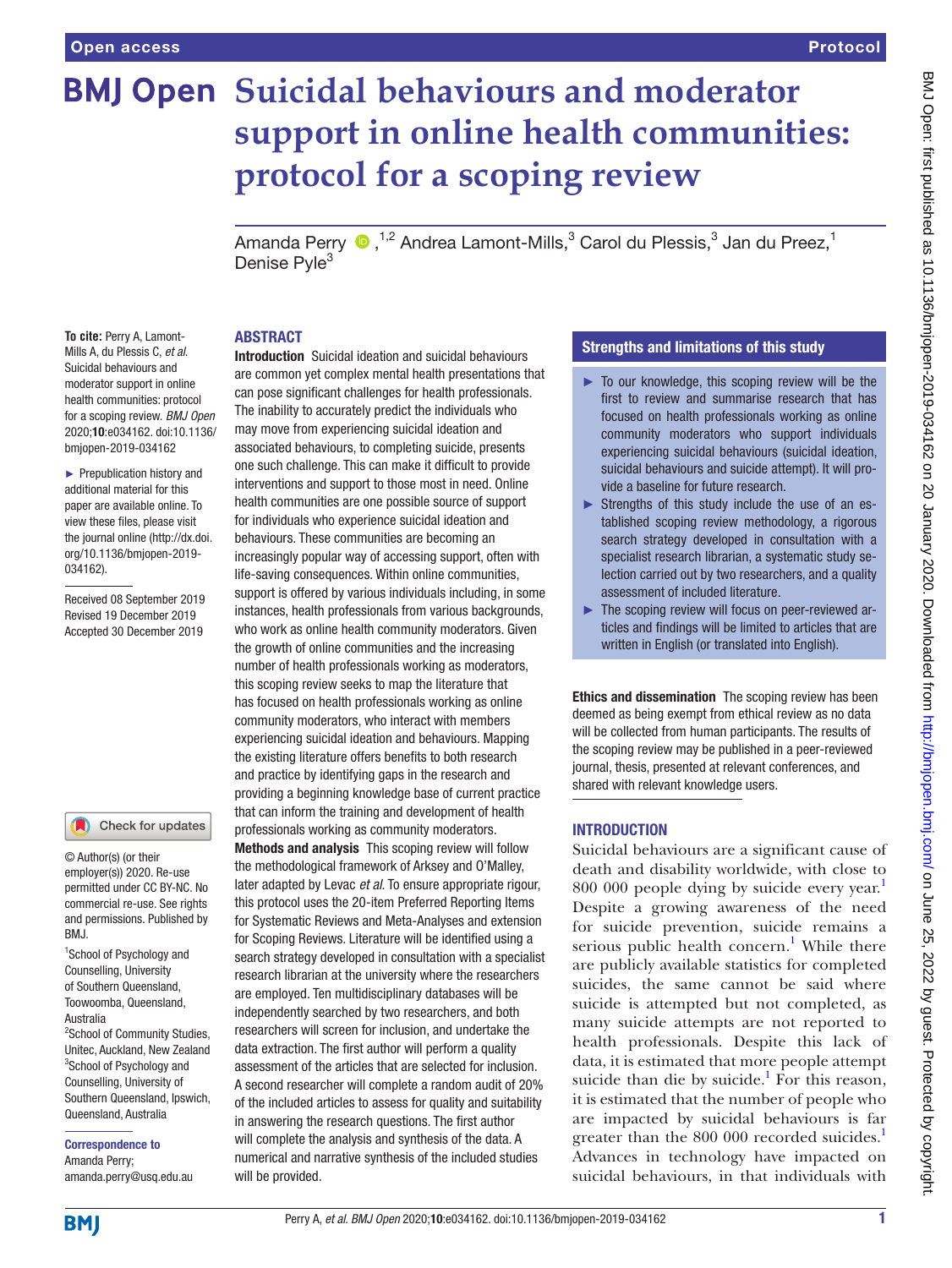internet capability can access a range of support and content that can positively and negatively influence suicidal ideation and suicidal behaviours.<sup>2</sup> For example, access to online support forums are likely to help keep individuals safe as they can connect to peer or professional support in times of need, conversely, individuals can also access content that may promote suicidal behaviours.<sup>3</sup>

Online health communities are internet-based platforms that have become increasingly popular due to their ability to facilitate the sharing of information, advice and support, which can be especially important for individuals who are experiencing suicidal behaviours and there-fore may be at risk of serious harm or death.<sup>[3](#page-7-0)</sup> There is a lack of research that specifically measures the effectiveness of online support health communities. However, the effectiveness and usefulness of these forums for members can be inferred from the growing membership in these forums as well as member retention within these communities.[3](#page-7-0)

When considering how to intervene and prevent suicide, it is important to distinguish between the separate, but interconnected, constructs of suicidal ideation, suicidal behaviours or attempts and suicide. Suicidal ideation consists of thoughts about how to kill oneself, which can range from fleeting thoughts, to extensive considerations and detailed plans.<sup>4</sup> Suicidal behaviours and suicide attempts are deliberate and consciously selfdestructive where the intent is to kill oneself,<sup>5</sup> and suicide is when intentional death occurs.<sup>[1](#page-6-0)</sup> Most individuals who experience suicidal ideation do not act on the thoughts or carry them through to their conclusion.<sup>2</sup> Therefore, while suicidal ideation can place an individual at risk for engaging in suicidal behaviours, suicidal ideation in isolation is not necessarily a high-risk marker for a future suicide attempt.

According to Klonsky and May's<sup>[5](#page-7-2)</sup> Three Step Theory of Suicide, connectedness plays a critical role in whether an individual moves from ideation towards suicidal behaviours, including a suicide attempt. The first step towards movement begins with psychological or emotional pain and a sense of hopelessness.<sup>[5](#page-7-2)</sup> If an individual who is experiencing suicidal thoughts has hope that their situation may improve, and that the pain can be diminished, the individual is likely to work towards reducing the pain they feel, rather than consider attempting suicide.<sup>[5](#page-7-2)</sup> An individual, who experiences psychological pain combined with a sense of hopelessness, is more likely to experience suicidal ideation and be more at risk of moving towards an attempt.<sup>5</sup>

The second step towards a suicide attempt occurs when pain exceeds connectedness.<sup>5</sup> Connectedness refers to the connection with other people, interests, roles, projects or a sense of meaning that gives one's life purpose. When an individual experiences pain and hopelessness and considers suicide, they are believed to be experiencing moderate suicidal ideation. This does not mean the individual is moving towards suicide, provided their sense of connectedness remains greater than their pain.<sup>[5](#page-7-2)</sup> However,

when their pain overwhelms any sense of connectedness, suicidal ideation is likely to become stronger, and may result in the individual actively considering ending their life, or being on the move towards suicide. $5$ 

The third step reflects the progression from ideation to attempt and requires individuals to have the capacity to make an attempt on their own life, by overcoming the natural human instinct of fearing death.<sup>5</sup> An individual is more likely to attempt suicide when they have overcome their fear of death, and they experience a sense of pain and hopelessness that overwhelms any sense of connectedness. $5$  It is at this point that an individual may move towards an attempt.

Individuals struggling with suicidal ideation and suicidal behaviours are traditionally seen by health professionals working in face-to-face settings. While professionals are well positioned to provide support, barriers, such as social stigma<sup>[6](#page-7-3)</sup> and negative perceptions regarding suicide, can prevent individuals from accessing and engaging in support.<sup>[5](#page-7-2)</sup> It is acknowledged that not all individuals who seek in-person support receive it, for reasons such as not meeting set assessment criteria, a shortage of resources and wait list times. A lack of suitable support services, particularly for those in rural settings, combined with other barriers such as privacy concerns, time requirements, financial costs, distance and transport required to access support, are further reasons why individuals may not be willing or able to engage with in-person psycho-logical support.<sup>[2](#page-6-1)</sup> For individuals unable or unwilling to engage with face-to-face support, online health communities offer an easily accessible alternative source of support[.7 8](#page-7-4)

Online health communities typically include a large element of peer support, where members use their previous experiences and resulting insights to offer support. Peer support refers to people's natural tendency to seek support and advice from informal social sources in their immediate environment.<sup>[9](#page-7-5)</sup> A central tenet of peer support is the commonality of experience between the peers engaged in the supportive interactions. Peer support differs from professional support in that the interactions between peers are voluntary, flexible and informal. $10$ 

Online health communities can follow different models of support, with one such example being forums that exclusively offer peer interactions without moderation from either peers or professionals. Alternatively, there are forums where peers within the online community fulfil the roles and functions of moderators. In addition, some peer support forums are overseen by professional moderators who either hold formal tertiary-level qualifications or have completed in-house moderator training. Professional moderators can undertake administrative functions such as editing content, and guiding members with the features and functions of the forum, as well as providing professional support to members who may be at risk of engaging in suicidal behaviours.[7](#page-7-4)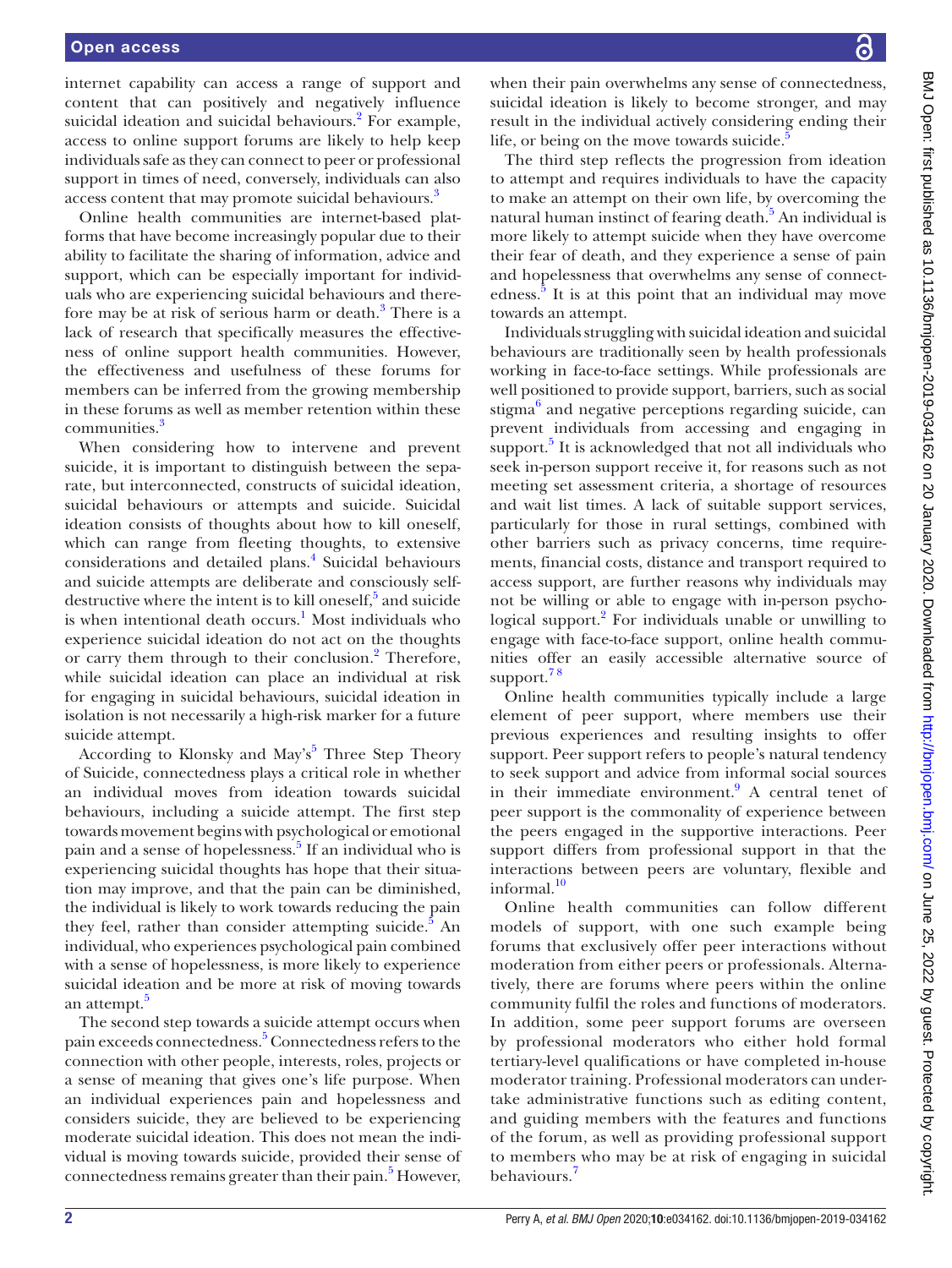Atanasova *et al*<sup>[7](#page-7-4)</sup> argue that although online health communities are increasingly becoming the focus of health research, this research has typically focused on forum users and not on forum moderators, whether these are professional or peer moderators. This is despite online health communities providing a new way for health professionals and clients (online community members) to interact with one another.<sup>11</sup> The increasing use of online health communities as a means of gaining professional support $12$  makes it crucial for health providers and researchers to gain a better understanding of moderator practices in these spaces. $13$  This is due to the traditional face-to-face communication practices of health professionals requiring adaptation in the online environment, $^{14}$ as communication in these spaces is asynchronous, and devoid of non-verbal cues such as body language and movement, details of dress and nuances of the voice. Understanding how health professionals who are moderators offer support to those experiencing suicidal ideation or engaging in suicidal behaviours (including a suicide attempt) is important, given the 24 hours availability and relatively instant nature of moderator support, which can reduce risk to life. Furthermore, the ability of moderators to reach and support a larger number of vulnerable individuals, when compared with individual face-to-face health professionals, makes understanding what constitutes effective moderation practices essential in replicating these practices across online communities. Moderator support is also important as it can be the first professional interaction an individual may have with regard to their mental health. This is significant as the quality of the interaction may influence whether an individual then reaches out for support in their immediate setting. Understanding how moderators interpret, make sense of and then respond to members at risk allows healthcare professionals to further capitalise on the opportunities for positive and potentially life-saving support that are offered by online communities. $3$ 

The findings from this review will provide a synthesis of the research that has focused on professional moderators who work with members experiencing suicidal ideation, suicidal behaviours, or engaging in a suicide attempt. Currently, there is no systematic review of the literature regarding professional moderators, and therefore, there is no clear understanding of what research has been completed, what research needs to be undertaken and where research needs to focus in the future. The finding of this review will offer implications for practice in that it will provide an evidence base on which organisations can train online moderators.

#### **METHODS**

This review will follow the six-stage scoping review methodological framework proposed by Arksey and O'Malley,[15](#page-7-11) which has been further developed by Levac *et al*. [16](#page-7-12) The six stages are: (1) identifying the research question; (2) identifying the relevant literature; (3) study selection;

(4) charting the data; (5) collating, summarising and reporting the data; and (6) consultation with knowledge users of online community forums.

## Patient and public involvement

Patients and the public were not involved in the writing of this scoping review protocol.

### Stage 1: identifying the research questions

The aim of this scoping review is to identify what is empirically known about health professionals working as online health community moderators. It is intended that the findings from this review will inform further studies into the work of online community moderators, in order to achieve a greater understanding of the challenges and complexities of the role, especially when supporting members experiencing suicidal ideation and behaviours. It is anticipated that the findings of this review may be used to inform and enhance the recruitment and training of online community moderators, which can lead to improved service delivery to members of online forums.

To assist in the creation of the study research questions, the broad Population–Concept–Context mnemonic by the Joanna Briggs Institute (JBI) was adopted as a suitable alternative to the Population, Intervention, Comparator and Outcome mnemonic for systematic reviews.<sup>[17](#page-7-13)</sup>

## Population

There is one population associated with this research study; online health forum moderators. In the context of this study, a moderator is a qualified healthcare professional who is employed to oversee the content and interactions of an online health community. This moderator will intervene in the forum and interact with members where necessary to ensure their safety. As scoping reviews are an iterative process, the definition of professional moderator and what it means to be qualified may become more clearly defined as a result of the search.

#### **Concept**

Identifying what is known about health professionals working as moderators in online forums where members freely post about suicidal ideation, suicidal behaviours, self-harm and non-suicidal self-injury (NSSI).

## **Context**

No geographical limitations will be placed on the literature. This is due to suicide and associated behaviours being a global health issue. Furthermore, while the head office of a community forum may be physically located in one country, it is not uncommon for membership access to be available to individuals in other countries, thus making some online community forums international support providers.

To meet these aims the review will be guided by the following questions:

1. What do we know from the existing literature about online mental health moderators who work with suicidal community members?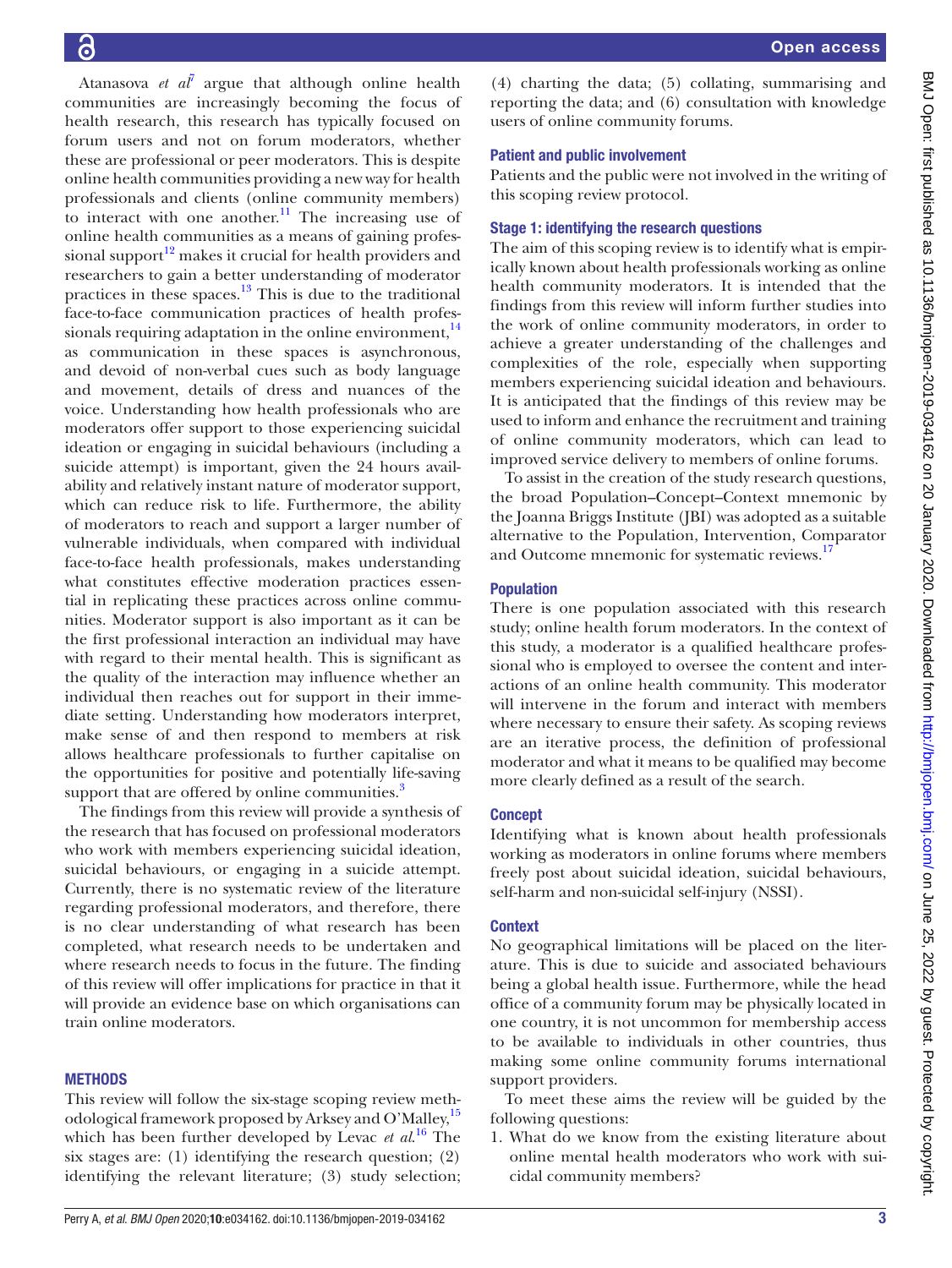- 2. What methodologies have been used to gain this knowledge?
- 3. What are the limitations of the research?
- 4. What are the research gaps?

## Stage 2: identifying relevant studies

The search strategy was iteratively developed in consultation with a specialist research librarian at the university where the researchers are employed. To ensure a comprehensive search of the health sciences literature the following electronic databases will be searched:

- ► CINAHL with full text, PsycINFO, PsycArticles, Psychology and Behavioral Sciences Collection, Academic Search Ultimate, Health Source: Nursing/ Academic Edition and Sociology Source Ultimate. All of these are located within EBSCOhost.
- ► ScienceDirect.
- ► Medline.
- ► SAGE Journals.
- ► Taylor and Francis Online.

The search strategy will include subject headings, keywords and related terms for the concepts of suicide (including suicidal ideation, suicidal behaviours and suicide attempts), moderator or facilitator, online community, online health forum or online forum. The search terms for suicidal ideation, behaviours and attempt include 'suicide, 'self-harm' and NSSI. Self-harm and NSSI will be included in the search terms as often the behaviours associated with self-harm and NSSI are classified as suicidal ideation and behaviours, or the deliberate desire to end one's life. For this reason, the inclusion of the terms self-harm and NSSI will ensure adequate coverage of the literature. In the pilot testing of the search strategy, it was determined that the term 'suicd\*' would capture all suicide-related literature, including articles that discuss suicidal ideation, suicidal behaviours

and suicide attempts. A detailed search strategy can be found in [table](#page-3-0) 1.

The search will be limited to English articles or those translated into English. A date restriction will be articles published from 1990 to the day of the search. The initial search results will be collated in the reference management programme EndNote (V.9), where duplicates will be removed at the first stage of review. The search will be independently undertaken by two reviewers, who will seek to resolve discrepancies collaboratively. Where this is not possible, a third reviewer will adjudicate to ensure agreement is achieved.

## Stage 3: study selection

All articles will be independently screened for eligibility, beginning with a title and abstract review, followed by a full-text review. The reference lists of the articles selected for inclusion at the full-text review stage will also be searched to identify any further potential sources. The two reviewers who will undertake the initial literature search will also complete the two subsequent levels of screening.

In order to be included in the review studies must meet the following criteria:

- 1. Published from 1990 when computer-mediated support first appears in the literature.
- 2. Peer reviewed to ensure only credible and high-quality studies are included.
- 3. Written in or translated into English (due to a lack of resources for translating articles), with articles that are not written or translated into English excluded at the beginning.
- 4. Focused on online health forums where members can post freely about suicidal ideation, suicidal behaviours, previous suicide attempts, self-harm or NSSI.

<span id="page-3-0"></span>

| Search strings and limiters for each of the selected databases<br>Table 1                                                                                                                                 |                                                                                                                                                                        |                                            |
|-----------------------------------------------------------------------------------------------------------------------------------------------------------------------------------------------------------|------------------------------------------------------------------------------------------------------------------------------------------------------------------------|--------------------------------------------|
| <b>Database</b>                                                                                                                                                                                           | <b>Search strings</b>                                                                                                                                                  | Limiters                                   |
| CINAHL with full text, PsycINFO, PsycArticles,<br>Psychology and Behavioral Sciences<br>Collection, Academic Search Ultimate, Health<br>Source: Nursing/Academic Edition and<br>Sociology Source Ultimate | ("online community" OR "online health community"<br>OR "online forum") AND moderator OR facilitator<br>AND suicid* OR self harm OR NSSI                                | Time frame: From 1990<br>Language: English |
| <b>ScienceDirect</b>                                                                                                                                                                                      | "online community" OR "online health community"<br>OR "online forum") AND (moderator OR facilitator)<br>AND ("suicidal ideation" OR suicide OR "self harm"<br>OR NSSI) | Time frame: From 1990<br>Language: English |
| Medline (Web of Science)                                                                                                                                                                                  | ("online community" OR "online health community"<br>OR "online forum") AND moderator AND suicid* OR<br>"self harm"OR NSSI                                              | Time frame: From 1990<br>Language: English |
| <b>SAGE Journals</b>                                                                                                                                                                                      | "online community" OR "online health community"<br>OR "online forum" AND moderator OR facilitator<br>AND suicid* OR "self harm" OR NSSI                                | Time frame: From 1990<br>Language: English |
| <b>Taylor and Frances Online</b>                                                                                                                                                                          | "online community" OR "online health community"<br>OR "online forum"~4 AND moderator OR facilitator<br>AND suicid* OR "self harm" OR NSSI                              | Time frame: From 1990<br>Language: English |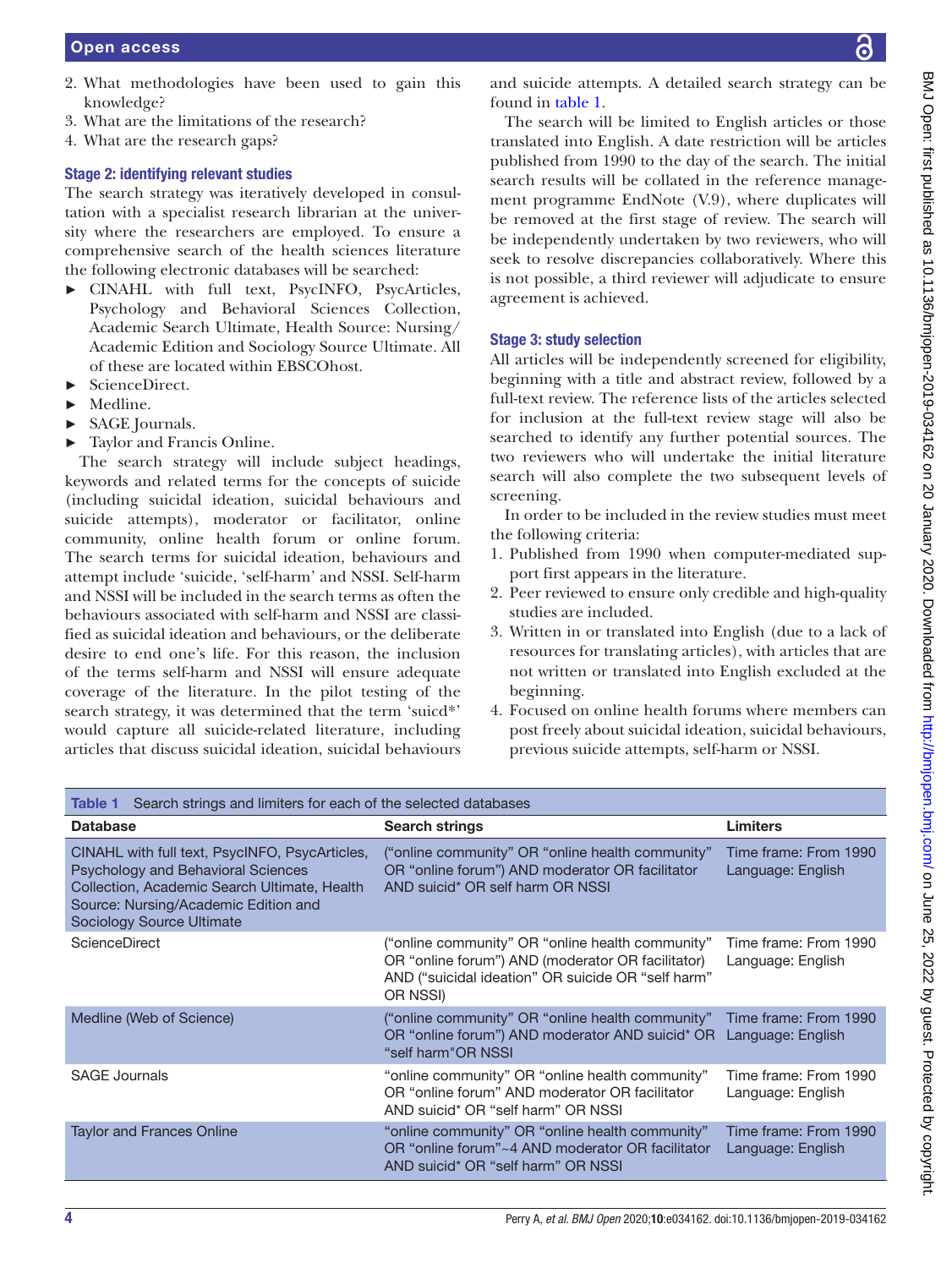5. Participants included in the studies must be qualified healthcare professionals who work as moderators. The qualifications of the professionals would be indicated in the article by listing the professions of the moderators or stating that they are qualified. The definition of qualified healthcare professional is very broad and will include any qualified individual, including professions such as counselling, psychology, social work and mental health nursing.

Exclusion criteria include studies focused on peer or volunteer moderators. It is possible that a professional moderator may hold a dual identity as a professional moderator and a peer, in that they are a qualified professional who has similar personal experiences or mental health concerns as the members of the community that they are overseeing. In instances where a professional moderator also identifies as a peer, their formal and professional role as a moderator will be prioritised over the peer identity.

At the end of each review round, the articles selected for review will be compared by the reviewers. Any discrepancies will be resolved by the two reviewers, or by a third reviewer if consensus cannot be not achieved.

### Stage 4: data extraction or 'charting the data'

The data extraction framework presented in [figure](#page-4-0) 1 will be developed by the research team to confirm study relevance and to extract study characteristics. The extracted data will include bibliographic information (such as author, year and location) and study characteristics (aim, design, methodology, participant characteristics, online community description, outcome measures, key findings, conclusions and quality). This form will be reviewed by the research team and pretested before use to ensure that the required information is being captured. As recommended by Levac *et al*,<sup>[16](#page-7-12)</sup> the data extraction form will be continually refined in accordance with the nature and extent of the data, as the reviewers become more familiar with the data during the data collection process.

| Data Extraction Framework                                                               |  |  |
|-----------------------------------------------------------------------------------------|--|--|
| <b>Scoping Review Details</b>                                                           |  |  |
| Scoping Review title:                                                                   |  |  |
| Review objective/s:                                                                     |  |  |
| Review question/s:                                                                      |  |  |
| <b>Inclusion/Exclusion Criteria</b>                                                     |  |  |
| Population                                                                              |  |  |
| Concept                                                                                 |  |  |
| Context                                                                                 |  |  |
| Types of Study                                                                          |  |  |
| <b>Study Details and Characteristics</b>                                                |  |  |
| Study citation details (e.g. author/s, date, title, journal, volume, issue, pages)      |  |  |
| Country                                                                                 |  |  |
| Context                                                                                 |  |  |
| Participants (details e.g. age/sex and number)                                          |  |  |
| Details/Results extracted from study (in relation to the concept of the scoping review) |  |  |
|                                                                                         |  |  |
|                                                                                         |  |  |
|                                                                                         |  |  |
| <b>Quality Assessment Comments</b>                                                      |  |  |
|                                                                                         |  |  |
|                                                                                         |  |  |
|                                                                                         |  |  |

<span id="page-4-0"></span>Figure 1 Data extraction framework. Adapted from: Joanna Briggs Institute.<sup>[21](#page-7-14)</sup>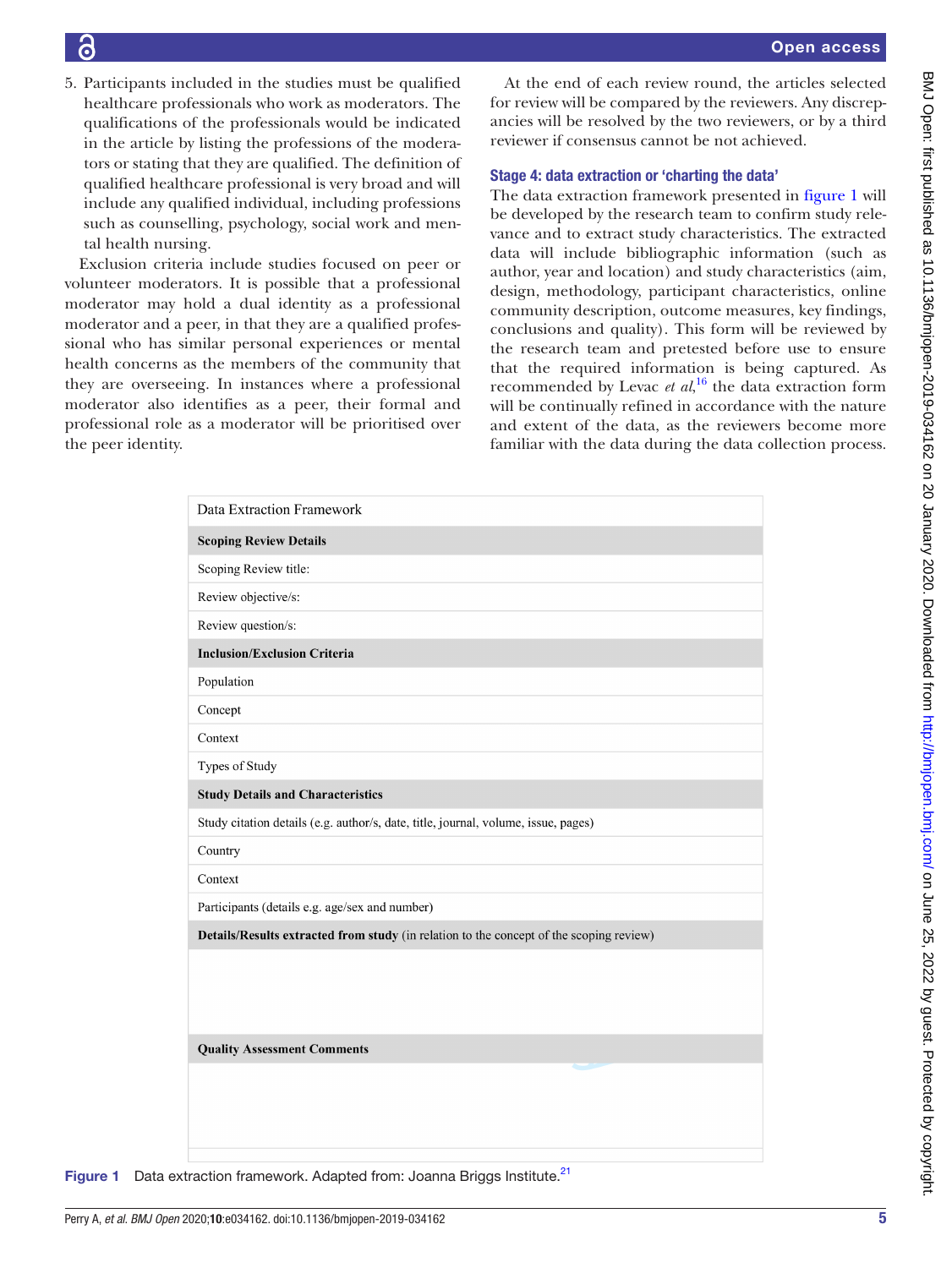#### Open access



<span id="page-5-0"></span>Figure 2 Preferred Reporting Items for Systematic Reviews and Meta-Analyses flow chart. Adapted from: Moher et al.<sup>[22](#page-7-15)</sup>

Consultation on any proposed changes to the extraction form will occur between the two reviewers undertaking the data extraction, with all changes requiring consensus. The data extraction process will be audited for quality and accuracy by sending a random selection (20% of the final article number) of extraction article information to an independent reviewer. Any identified issues will be resolved by consensus and a third reviewer will adjudicate if consensus cannot be reached. The process of extraction and sorting will occur in Microsoft Excel, using the data items in the data extraction framework (see [figure](#page-4-0) 1). This will allow for comparison of key items across studies.

As scoping reviews aim to map the existing literature and not to produce a critically synthesised answer to a particular question, a risk of bias assessment is not required for this study.<sup>[18](#page-7-16)</sup> Assessments of research quality are not typically required by scoping reviews, however, as this scoping review seeks to identify the limitations within the existing moderator literature, an assessment of the quality of the included articles will be performed.<sup>15</sup> The first author will independently assess the quality of the included articles. The quality assessment process will be audited for accuracy by sending a random selection (20% of the final article number) of article quality assessment information to an independent reviewer. Any issues that arise will be resolved by consensus and where consensus cannot be achieved, a third reviewer will adjudicate to ensure agreement is achieved. The JBI Appraisal Checklist for Systematic Reviews and Research Syntheses<sup>19</sup> will be adapted and used for the quality assessment process. The appraisal checklist provides reviewers with a process of critique or appraisal of the research evidence, through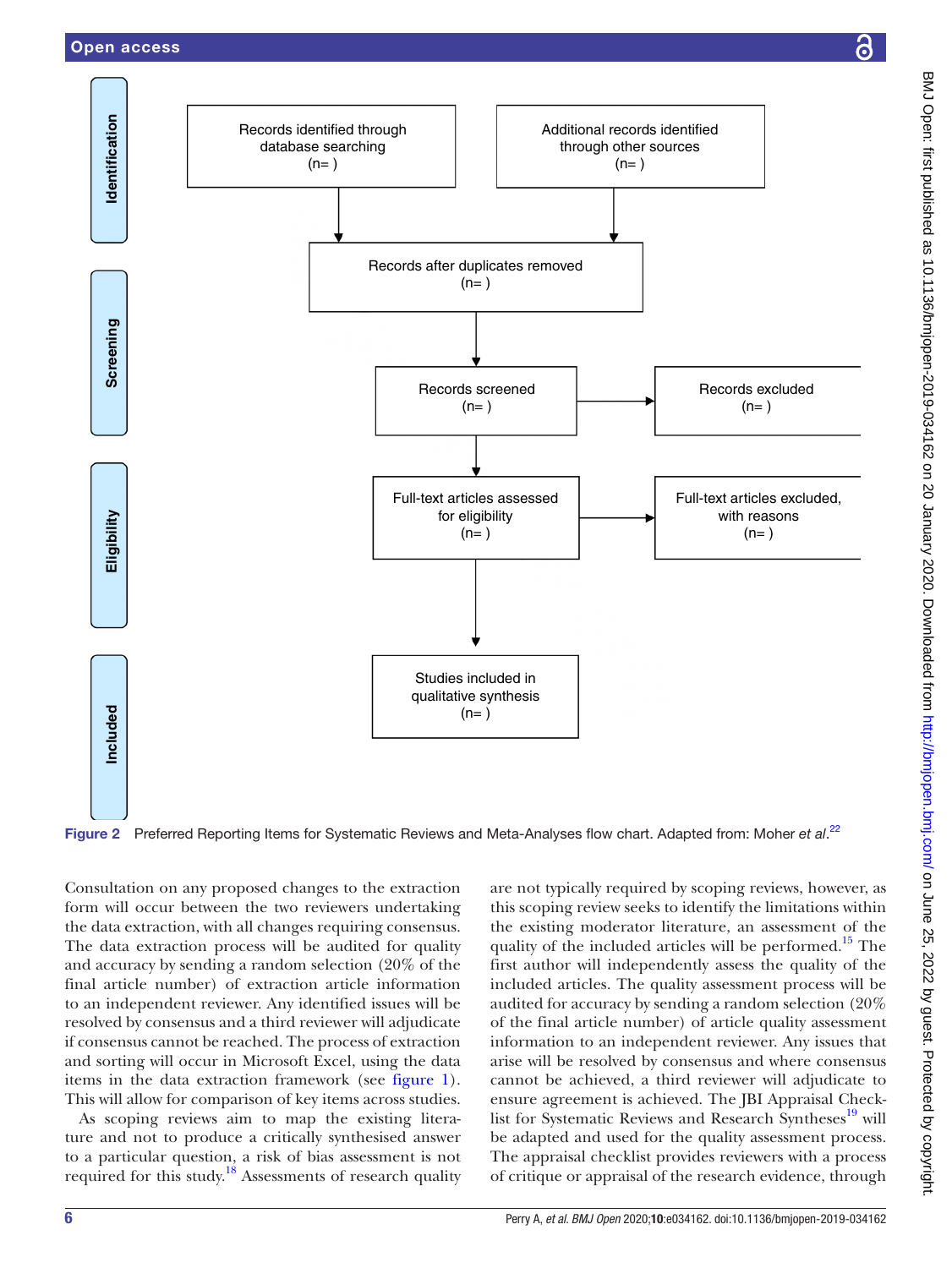the assessment of the methodological quality of a study. When appraising a study, reviewers are looking to assess how the possibility of bias has been addressed.<sup>19</sup> Some examples of the criteria that are used to assess the quality of a study include whether the review question is clearly and explicitly stated and if the inclusion criteria were appropriate for the review question. $19$  Studies that meet more than 80% of the critical appraisal criteria will be judged to have good methodological quality. Studies that are assessed to have between 50% and 80% of the critical appraisal criteria will be deemed to have moderate methodological quality, and studies achieving less than 50% of the critical appraisal criteria will be judged to have poor methodological quality. Results of the quality assessment undertaken for each included article will be recorded in the data extraction form. It is important to note that unlike systematic literature reviews, studies will not be excluded from this review due to quality assessment outcomes.

## Stage 5: collating, summarising and reporting the results

The Preferred Reporting Items for Systematic Reviews and Meta-Analyses (PRISMA) and extension for Scoping Reviews<sup>20</sup> checklist for reporting scoping reviews will be used to guide the reporting of the results of this review. It is proposed that the review will combine quantitative and qualitative syntheses to provide an overview of the findings. In order to provide an overview of the breadth of the literature a PRISMA flow chart, presented in [figure](#page-5-0) 2, will be used to report the number of articles present at each stage. A tabular synthesis of the study methodologies, distribution of the studies (geographically), type of online community forums and the characterises of moderators will also be included. A qualitative narrative synthesis will be included and will discuss the limitations of the reviewed studies and identified research gaps.

## Stage 6: consultation

Arksey and O'Malley<sup>15</sup> suggest that the consultation stage is optional, however, Levac *et al*<sup>16</sup> posit that this stage is imperative to ensuring the methodological rigour of scoping reviews. As part of the consultation process, stakeholders who are subject matter experts will be given the opportunity to become involved in this research by reviewing the preliminary findings, in order to offer their expert perspectives on the findings, make suggestions and offer higher level meanings. For the purpose of this review, the stakeholders selected for consultation will be the service managers of three separate online health community forums. The stakeholders will be contacted via email and invited to review the preliminary findings and share their feedback either via email or a video conferencing meeting. The research questions and outcome measures were informed by the experiences of the first author who is an online community moderator.

## Limitations of the proposed review

While the search terms and the included databases have been developed to capture all relevant studies, it is noted that the lack of systematic reviews on this topic indicates that there are limited studies that have focused on the substantive area. It is possible that this scoping review may be limited by the small number of studies that are identified and included. This limitation may be mitigated in part by the flexibility of the scoping review design itself. Scoping reviews can be used with a range of data pool sizes and have been proposed as an appropriate design when there is limited data on a topic.<sup>15</sup> Some literature may also be missed by excluding studies that have not been peer reviewed.

## Ethics and dissemination

To our knowledge, this is the first scoping review to synthesise what is known about health professionals working as online community moderators, in the context of supporting members who are experiencing suicidal ideation and behaviours. This review will identify gaps in the knowledge and research, while also helping to inform the best practice and contribute to the advancement of research and practice on this subject. The results of the scoping review may be published in a peer-reviewed journal, a thesis, presented at relevant conferences, and shared with relevant knowledge users.

Twitter Amanda Perry [@mandiperry](https://twitter.com/mandiperry) and Andrea Lamont-Mills [@ALamontMills](https://twitter.com/ALamontMills)

Acknowledgements The authors gratefully acknowledge the helpful comments of the peer reviewers.

Contributors The design and development of this study was led by AP, who also drafted the protocol. AL-M, CdP, JdP and DP provided guidance to the study conceptualisation and protocol development. All authors have revised all drafts of this manuscript and give approval for the publishing of this protocol manuscript.

Funding The primary author is the recipient of the University of Southern Queensland Research Training Program Stipend Scholarship.

Competing interests None declared.

Patient consent for publication Not required.

Ethics approval This scoping review was exempt from ethics review as no data is being collected from human participants (see page 7 and sections 5.1.22 and 5.1.23 of the Australian National Statement on Ethical Conduct in Human Research).

Provenance and peer review Not commissioned; externally peer reviewed.

Open access This is an open access article distributed in accordance with the Creative Commons Attribution Non Commercial (CC BY-NC 4.0) license, which permits others to distribute, remix, adapt, build upon this work non-commercially, and license their derivative works on different terms, provided the original work is properly cited, appropriate credit is given, any changes made indicated, and the use is non-commercial. See: [http://creativecommons.org/licenses/by-nc/4.0/.](http://creativecommons.org/licenses/by-nc/4.0/)

#### ORCID iD

Amanda Perry<http://orcid.org/0000-0002-0361-8397>

#### **REFERENCES**

- <span id="page-6-0"></span>WHO. Suicide data [Internet]. Available: [http://www.who.int/mental\\_](http://www.who.int/mental_health/prevention/suicide/suicideprevent/en/) [health/prevention/suicide/suicideprevent/en/](http://www.who.int/mental_health/prevention/suicide/suicideprevent/en/) [Accessed 1 Jul 2018].
- <span id="page-6-1"></span>2 Bell J, Mok K, Gardiner E, *et al*. Suicide-related Internet use among suicidal young people in the UK: characteristics of users, effects of use, and barriers to offline help-seeking. *[Arch Suicide Res](http://dx.doi.org/10.1080/13811118.2017.1334609)* 2018;22:263–77.